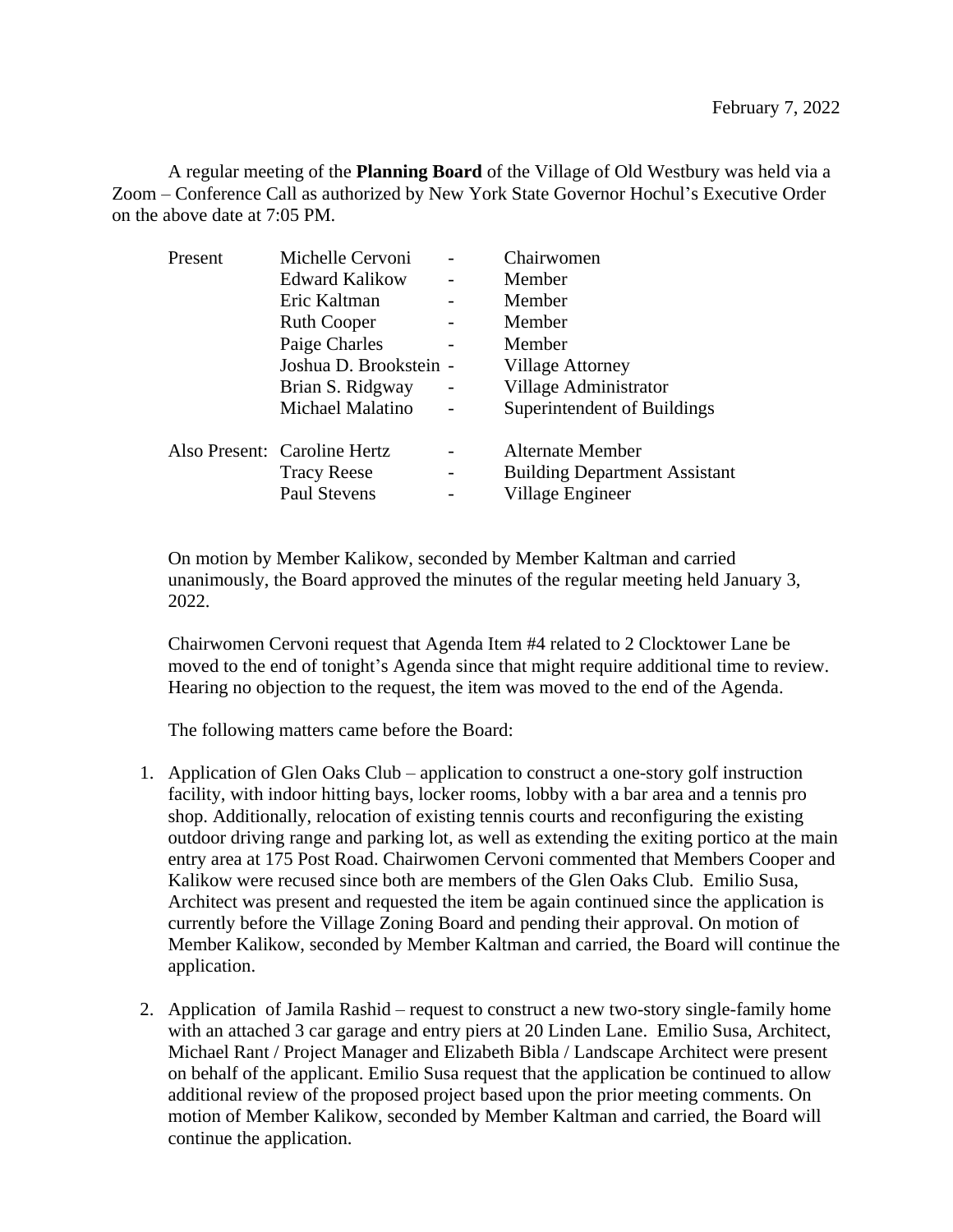- 3. Application of Kishore Taneja request to construct a new two-story dwelling with black top asphalt curved driveway with two curb cuts, two stone decorative pillars at the entrance with paved walkways, 3 car garage and front portico, in-ground pool, and rear open cellar entrance to the basement at 26 Saint Andrews Court. Chairwomen Cervoni stated that the applicant submitted a written request seeking the application be continued. On motion of Member Kalikow, seconded by Member Kaltman and carried, the Board will continue the application.
- 4. Application of Max Zetlin request to construct a new two-story dwelling with a 3 car garage, new fence, driveway, walks and patios, and swimming pool at 5 Hidden Pond Drive. Michael Rant / Project Manager and Henry Sombke / Landscape Architect were present on behalf of the applicant. It was started that previous recommendations made by Paul Stevens had been updated and shown in the updated Site Plan dated 2-7-2022 as well as updated to the planting plan dated 1-31-2022. Chairwomen Cervoni reminded the applicant representative that the Planning Board reserves the right to review the final building plans, building material and landscape plan that have been "approved" cannot be changed without prior Planning Board approval or fines can be applied. On motion of Member Kalikow, seconded by Member Kaltman and carried, the Board approved the application and directed Counsel to draft the approval Resolution.
- 5. Application of Ijaz Ahmad request to construct a one-story addition to the existing dwelling which includes an attached third garage bay and integrated pool house cabana at 70 Old Westbury Road. Al Sutton / Architect was present on behalf of the applicant. He reviewed the proposed plan that included the pool and property drainage and commented everything was compliance with the Village Code. His revised submitted plan was dated 2-7-2022. Chairwomen Cervoni reminded the applicant representative that the Planning Board reserves the right to review the final building plans, building material and landscape plan that have been "approved" cannot be changed without prior Planning Board approval or fines can be applied. On motion of Member Kalikow, seconded by Member Kaltman and carried, the Board approved the application and directed Counsel to draft the approval Resolution.
- 6. Application of John Goncalves request to construct a two-car attached garage, detached cabana, and a freestanding trellis at 67 Wheatley Road. Chairwoman Cervoni stated that members of the Board had visited the site on January 24<sup>th</sup>. Emilio Susa, Architect, Michael Rant / Project Manager and Elizabeth Bibla / Landscape Architect were present on behalf of the applicant. The project application and materials to be used were reviewed as well as the Landscape Plan dated 12-16-2021. Chairwomen Cervoni reminded the applicant representative that the Planning Board reserves the right to review the final building plans, building material and landscape plan that have been "approved" cannot be changed without prior Planning Board approval or fines can be applied. On motion of Member Kalikow, seconded by Member Kaltman and carried, the Board approved the application and directed Counsel to draft the approval Resolution.